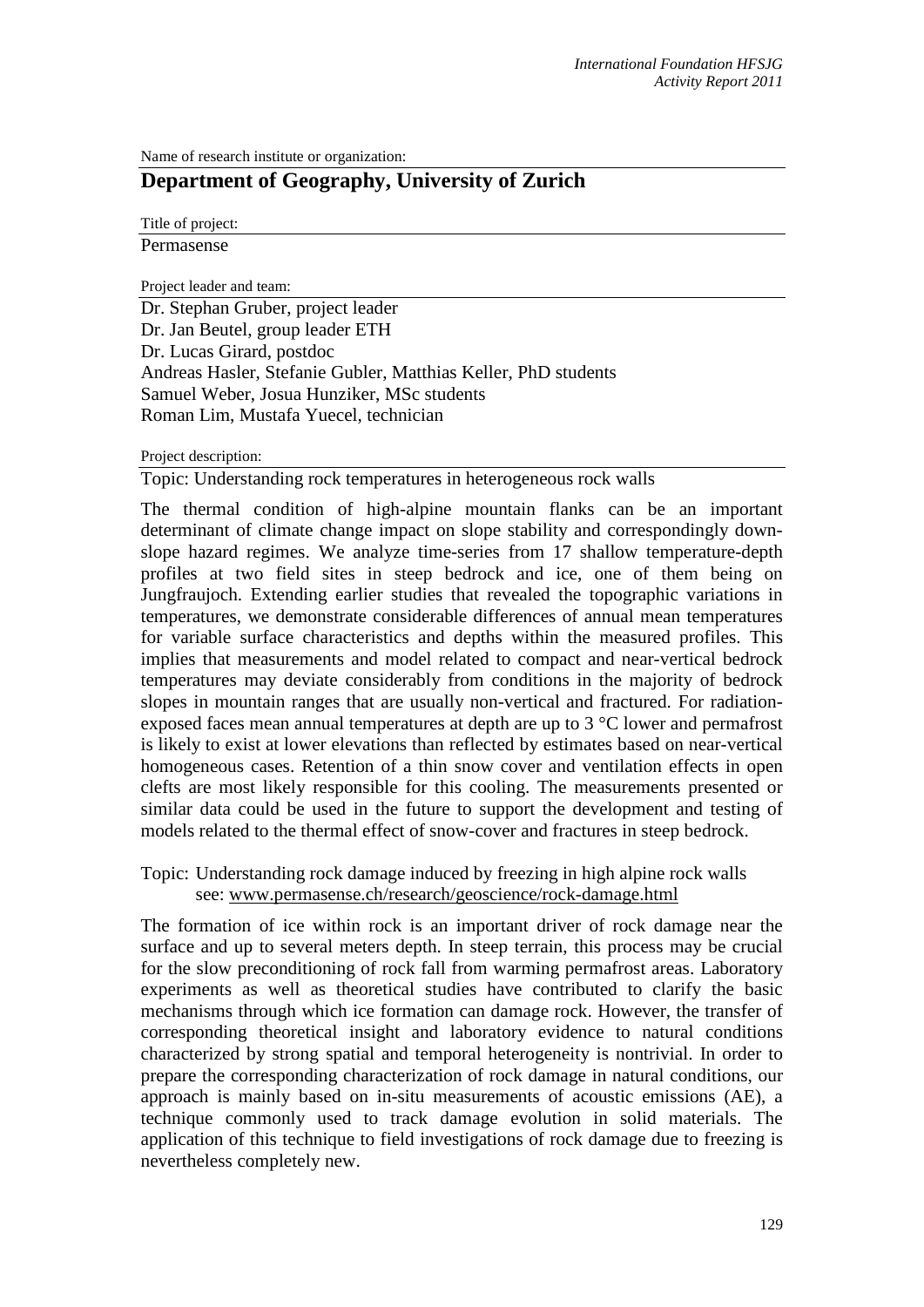During year 2011, the main achievement of the project was the instrumentation of two continuous monitoring sites close to the Jungfraujoch research station. Each site is composed of two acoustic sensors, inserted at 10 and 50cm depth in the rock, a 1mlong temperature probe, as well as a capacitance probe intended to estimate variation in rock liquid water content. The deployment of these different sensors in the field was preceded by the development of a specific protocol for their installation in boreholes drilled in the rock-wall. For the acoustic sensors, a custom-made casing was specifically developed for this deployment. The two monitoring sites are operational since September 2011.

Analysis of preliminary data collected during the periods where the rock-wall froze is insightful: (a) Acoustic signals can be generated during periods where the rock freezes. When this is the case the statistical properties of the signal correspond to that of micro-fracturing. (b) However, rock freezing can also occur without the generation of acoustic activity. The explanation to this contrasting behaviour probably lies in the level of water-saturation of the rock.

These analyses should be taken further using long time series, which we expect to acquire in the coming year.

#### Key words:

Permafrost, acoustic emission, weathering, rock temperature, wireless sensor networks

Internet data bases:

data.permasense.ch and www.permasense.ch

Collaborating partners/networks:

Dr. David Amitrano, ISTerre, CNRS / Université J. Fourier, Grenoble, France

Scientific publications and public outreach 2011:

### **Peer reviewed journal articles**

Hasler, A., Gruber, S. & Haeberli, W., Temperature variability and thermal offset in steep alpine rock and ice faces, The Cryosphere, **5**, 977–988, 2011.

### **Conference papers**

M. Keller, M. Woehrle, R. Lim, J. Beutel, L. Thiele, Comparative performance analysis of the PermaDozer protocol in diverse deployments, 6th IEEE International Workshop on Practical Issues in Building Sensor Network Applications, Bonn, Germany, 2011.

### **Scientific communications (Poster)**

Girard, L., S. Gruber, S. Weber and D. Amitrano. Understanding the role of freezing in rock damage under natural conditions, SGmG yearly meeting, St. Nicklaus, Switzerland, July 2011.

Girard, L., S. Gruber, S. Weber and D. Amitrano. Understanding the role of freezing in rock damage under natural conditions, NCCR MICS workshop, Zurich, Switzerland, September 2011.

Girard, L., S. Gruber and D. Amitrano. Damage dynamics inferred from acoustic emissions in a partially frozen rock-wall, AGU Fall meeting, San Francisco, USA, December 2011.